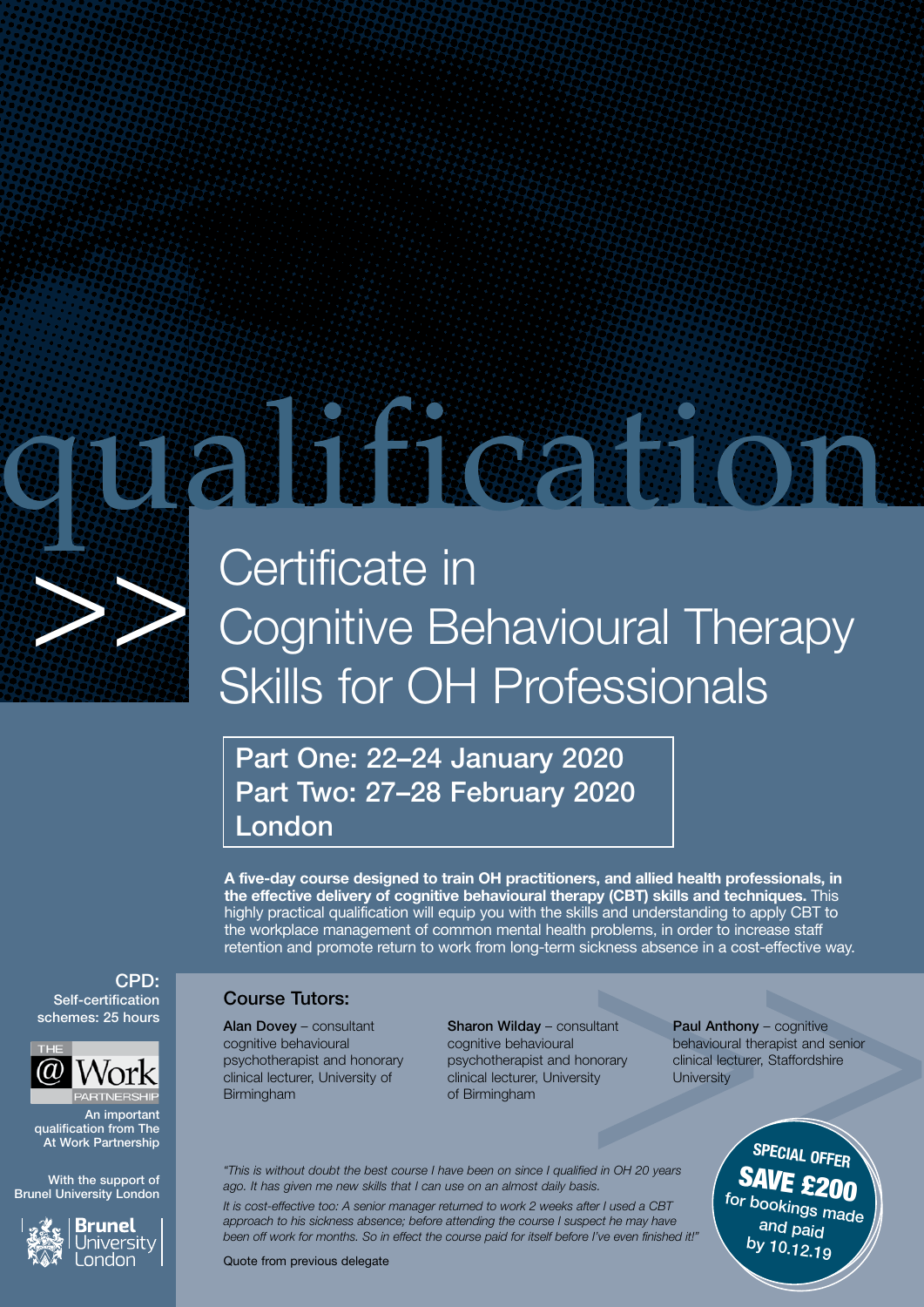# About this qualification

# Course details

The At Work Partnership runs the Certificate in Cognitive Behavioural Therapy Skills for OH Professionals with the support of Brunel University London. Over the past decade, we have trained hundreds of OH professionals to provide CBT in their own workplaces.

#### What is CBT?

CBT helps people to change how they think (cognitive) and what they do (behaviour). It is based on five main interconnected areas: situations, thoughts, emotions, physical feelings and actions. It is the most effective, evidence-based short-term intervention to rehabilitate people with common mental health problems, such as anxiety or depression, according to a major study by the British Occupational Health Research Foundation (BOHRF, 2005).

In addition to treating anxiety and depression, CBT is also used for panic attacks, phobias (including workplace phobias), and can be used for long term conditions such as chronic fatigue syndrome and chronic pain.

CBT has been proven most effective as an early intervention and relapse prevention treatment. It can be used to help people to remain at work when they develop a health condition, as well as promoting return to work from long-term sickness absence. As it can be delivered over a limited period of 6-8 sessions, it is highly cost-effective.

This Certificate course focuses on using CBT skills and techniques to retain and rehabilitate employees suffering from common mental health problems such as anxiety and depression.

#### How will gaining this qualification benefit you and your organisation?

This highly practical course will provide you with the skills and techniques to apply CBT to:

- support individuals who have, or are at risk of developing, long-term mental health conditions
- see measurable improvements in employee well-being as a direct result of your efforts

As a result, your organisation will be able to:

- reduce mental health related sickness absence in the workplace in a cost-effective and speedy way
- avoid lengthy waiting times for CBT referrals
- save money on consultancy fees

#### Previous delegate comments:

"It has been the most valuable post-registration course I've ever done. The skills acquired are totally transferable to the workplace." Clare Duggan, Leeds Metropolitan University

"Fantastic course, well run and well delivered. Very practical skills obtained to help me on a daily basis. Thank you." Suzanne Bishop, Haribo Dunhill's (Pontefract) plc

Comment from one delegate a couple of years after she completed the course:

"Good insight into CBT in an OH setting …I don't know how I completed OH assessments before I did the CBT course. It has been the most useful training I have ever done."

Louise Weald, OH Advisor, Multichannel Customer Experience Ltd

The programme is designed to deliver effective skills training through experiential learning and clinical/ caseload supervision

#### Course content:

- key features of the cognitive behavioural therapy approach
- training in the biological processes of anxiety and depression
- key behavioural and cognitive models and interventions
- assessment, formulation and therapeutic skills
- clinical applications of cognitive and behavioural strategies
- research studies and literature underpinning CBT
- potential and limitations of applying the CBT approach in OH
- interdisciplinary team working

#### Specifically, the course will focus on the following two areas:

#### Assessment and formulation

#### Assessment of the factors contributing to a client's problem and formulation of an effective treatment plan

- pragmatic, semi-structured interviewing techniques to identify accurately client problem areas and determine suitability for cognitive behavioural interventions
- assessing the relationship between thoughts, mood and behaviour in a cognitive behavioural framework
- indications and contraindications for cognitive behavioural interventions
- case formulation for common mental health problems
- client education in the cognitive behavioural framework and formulation of their problems, using direct discussion and written materials
- explanation of treatment

#### Cognitive behavioural interventions

- interpersonal skills required for an effective therapeutic relationship
- factors affecting engagement and motivation including clinical and organisational aspects
- choosing and tailoring the most effective cognitive behavioural intervention strategy for the individual client, through detailed assessment and collaboration
- evaluating the outcome of treatment
- strategies for interdisciplinary liaison

#### At the end of the course you will be able to:

- understand the principles underlying cognitive behaviour interventions
- apply these principles to your own area of work
- accurately assess clients using evidence-based techniques
- understand the role of the therapeutic relationship whilst delivering cognitive behaviour interventions
- collaborate with clients and other members of the interdisciplinary team to enhance treatment outcome
- implement cognitive behaviour interventions in your workplace on a one-to-one basis with the client, based on individualised formulations of clients' problems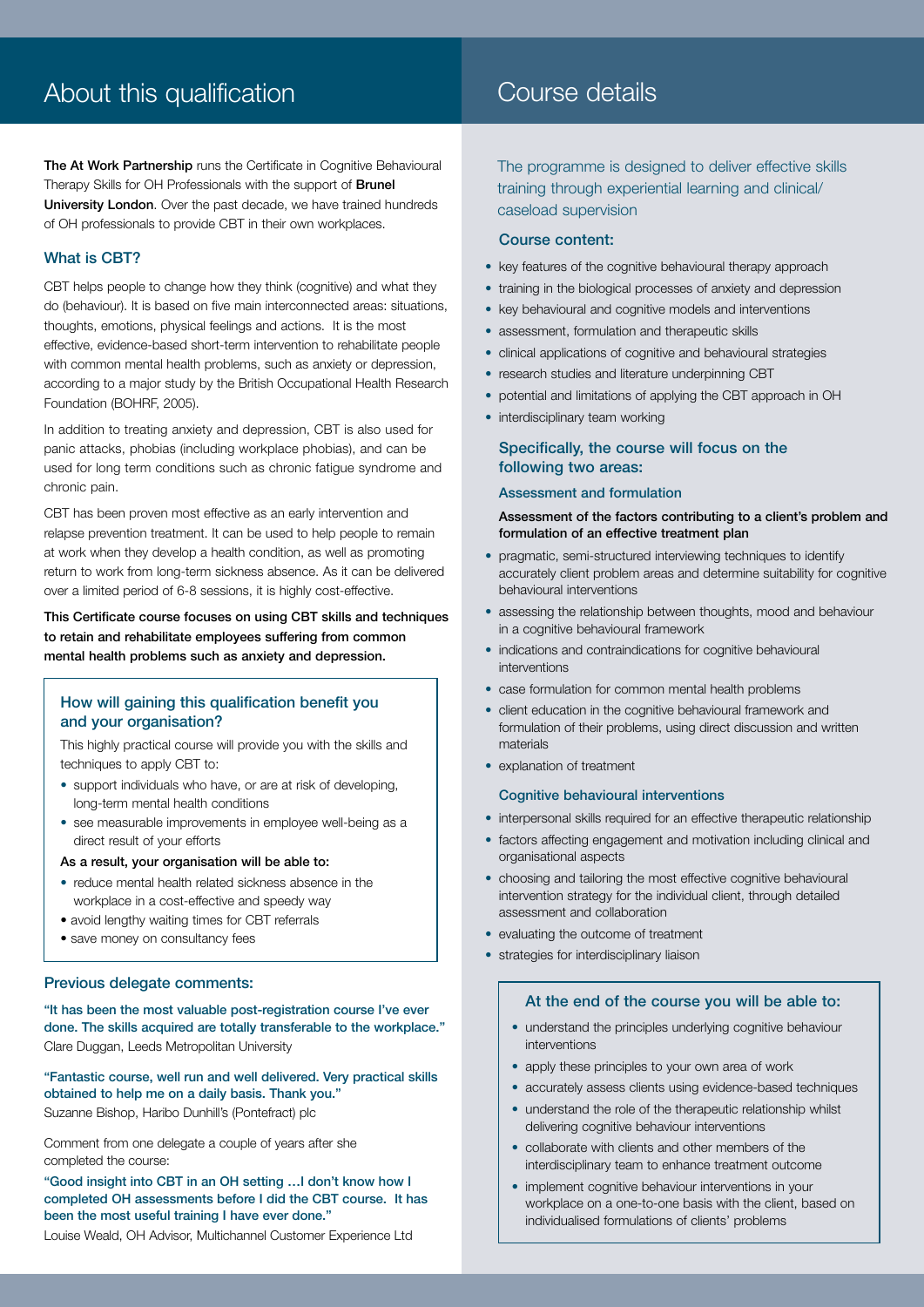#### Course format and dates:

The course will take place over two months in a two-part format:

#### Part One (Days 1-3):

#### Wednesday 22 January – Friday 24 January 2020

Day 1: 10.00am - 4.15pm Day 2: 9.30am - 3.45pm Day 3: 9.30am - 3.45pm

#### Part Two (Days 4-5): Thursday 27 February – Friday 28 February 2020

Day 4: 10.00am - 4.15pm Day 5: 9.30am - 3.45pm

A course drinks reception is held on 22 January 2020 from 4.15 – 5.00pm.

#### Who is the course designed for?

#### Occupational health professionals:

Occupational physicians and occupational health nurses holding a recognised qualification in occupational health automatically qualify to attend the course.

The course is also designed for OH professionals who do not hold a recognised OH qualification, but are clinically qualified (eg. RGN) and can demonstrate appropriate levels of OH experience and CPD. A supplementary application form will need to be completed.

#### Counsellors, occupational physiotherapists and other allied health professionals:

The course is also designed for counsellors, occupational physiotherapists and other allied health professionals, such as occupational therapists, practitioner psychologists, case managers and vocational rehabilitation specialists. You will need to work in an OH setting, and at least 50% of your work should be in the field of occupational health. You'll also need accreditation (or evidence of working towards this) with a relevant professional organisation. A supplementary application form will need to be completed.

#### Teaching methods:

Teaching methods are designed to encourage an active approach to learning, and maximise learning outcomes. These include: key lectures delivered by trained and experienced practitioners, discussion, case studies for presentation, skills demonstration, rehearsal and practice, experiential activities, small group work, guidance and supervision, directed and independent study. No previous knowledge of CBT is assumed.

#### Course work and assessment:

The structure of the course ensures that knowledge and skills are built up progressively, and work and reading are set between modules to consolidate learning.

To qualify for the *Certificate in Cognitive Behavioural Therapy Skills for OH Professionals*, students will need to attend a minimum of 80% of the course and undertake a **3,000 word assignment** detailing their experience of using a cognitive/behavioural approach in a case study with a client they have worked with throughout the period of training. Certain activities, such as group work must also be completed as part of the course in order to aid learning and development.

The Certificate will only be awarded to students on the satisfactory completion of the above.

#### Alan Dovey MSc, RMN, DPSN, Dip Psych

Alan is a consultant cognitive behavioural psychotherapist and honorary clinical lecturer at the University of Birmingham. He is a consultant cognitive behavioural psychotherapist for West Midlands Fire Service (WMFS), Jaguar Land Rover Vehicles and West Midlands Police Force. His area of specialised interest is OH and the development of effective systems of treating clients within organisations using an integrated approach. He has been involved in research in CBT within OH and presented findings at numerous international events. He has recently undertaken research within WMFS and is using the results to implement an evidence-based programme aimed at ensuring Mental Health First Aid advocates have the support and training they need.

Alan is accredited with the British Association of Behavioural and Cognitive Psychotherapy (BABCP), is registered with the United Kingdom Council for Psychotherapy (UKCP), is a senior associate member of the Royal Society of Medicine and an affiliate of the Society of Occupational Medicine. Alan is the module lead at the newly developed BSc, MSc module in emotional resilience at Staffordshire University.

Alan and Sharon are co-directors of Working Minds UK.

#### Sharon Wilday MSc, SROT, Dip COT

Sharon is a consultant cognitive behavioural psychotherapist and honorary clinical lecturer at the University of Birmingham. She has a private CBT practice, working with clients with problems ranging from anxiety, stress, obsessive compulsive disorder, depression and has a specialist interest in trauma. She works with the NHS within a specialist clinical team for patients with fibromyalgia, persistent pain and CFS.

She has over 15 years' experience specifically within OH and works with a number of large businesses providing specialist OH CBT clinics and training. She is an accredited member of the British Association for Behavioural and Cognitive Psychotherapies (BABCP), registered with the United Kingdom Council for Psychotherapy (UKCP), the Health and Care Professions Council (HCPC) and is an affiliate of the Society of Occupational Medicine. She has presented her work on occupational mental health and sickness absence at several international conferences.

#### Paul Anthony MSc, RMN, Cert Ed, PgD CBT, Pg Cert RM

Paul is a cognitive behavioural therapist and senior lecturer in mental health at Staffordshire University. He has recently completed training in Eye Movement Desensitisation and Reprocessing therapy (EMDR) and specialises in providing CBT/EMDR, training and supervision in the context of OH. He is currently leading a research project evaluating the impact of resilience building programmes and is accredited with the British Association for Behavioural and Cognitive Psychotherapies (BABCP).

## About The At Work Partnership

The At Work Partnership provides specialist professional development courses for OH professionals and runs high quality, good value conferences bringing together some of the top speakers in their fields. We also run four other highly regarded training courses in managing OH services, OH law, mental health and case management with the support of Brunel University London. For more information, please visit www.atworkpartnership.co.uk

## About Brunel University London, Department of Clinical Sciences

The Department of Clinical Sciences is part of the College of Health and Life Sciences at Brunel University London. It specialises in courses that enable graduates and postgraduates 'to make a real difference to the world around them'. The Department has four divisions i) Occupational Therapy and Community Nursing, ii) Physiotherapy and Physician Associate, iii) Social Work and iv) Health Sciences. Brunel University London aims to be a key part of health research in the UK. For more information, please visit **https://www.brunel.ac.uk/**